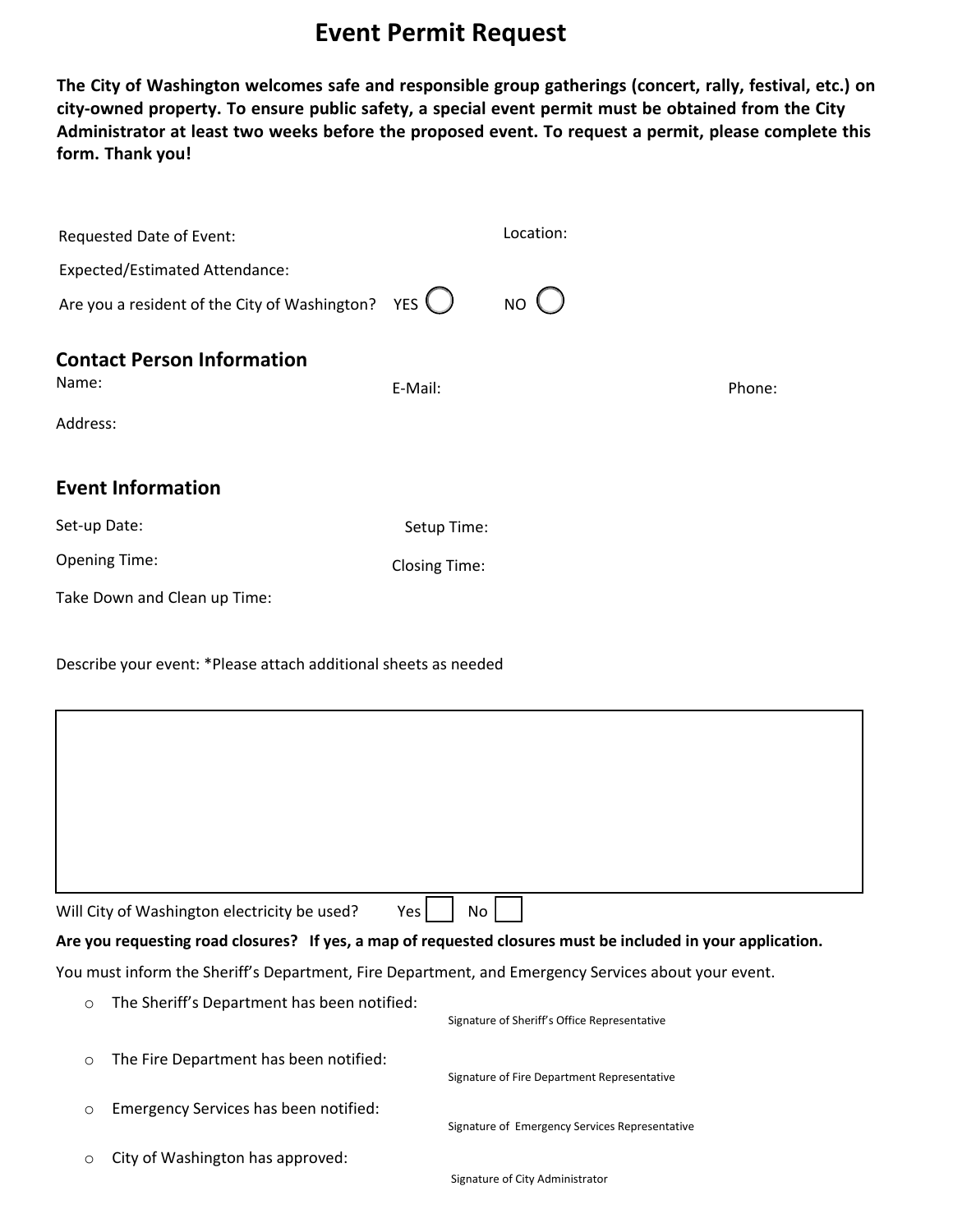## **Rules of use**

- Alcoholic beverages are not permitted on city property.
- No drugs or illegal substances are permitted on city property.
- Property must be cleaned after use (trash picked up, etc.).
- Attaching signs or other items to light posts, benches, trees, etc. is prohibited.
- Any tents or canopies have to be properly anchored using weighted ballasts. Ask for the tent safety sheet for more details.
- In the event of high winds all tents and canopies are prohibited.
- Bouncy houses, or any blow up activities not allowed unless approved by the City AND must obtain one day event insurance and list the City of Washington as secondary insured. Minimum of \$1,000,000 coverage for day/days of event.
- All for profit vendors must post a copy of valid Business License.
- City property is available at no cost for local community events.
	- o Eligible entities are local government agencies, non-profits, civic organizations, and churches.
	- o If serving food must provide tax exempt letter or other valid documentation of non-profit status.
- Downtown specific
	- o You must notify downtown business owners of event.
	- o No person shall drive stakes, posts, or any other device or dig holes for securing stakes, posts, poles or another device for any reason. Including to erect a tent, stage, or other structure.
	- $\circ$  Food and merchandise vendors will are not permitted within 20ft of active business entrance, unless the business has given permission.
	- o Activities that could damage the lawn are restricted.

\_\_\_\_\_\_\_\_\_\_\_\_\_\_\_\_\_\_\_\_\_\_\_\_\_\_\_\_\_\_\_\_\_\_\_\_\_\_\_\_\_\_\_\_\_\_\_\_\_\_\_\_\_\_\_\_\_\_\_

 $\circ$  The city reserves the right to suggest an alternative time or day if deemed appropriate.

**I have read the rules of use, I understand them, and I hereby agree to follow them. Failure to comply with the rules of use will result in cancellation of the scheduled event and/or result in the denial of future event requests.**

**I/an organization representative will attend the council meeting to answer any additional questions.** 

**I submit the above use request and deem the above event information accurate to the best of my knowledge.**

Signature/ Title

Date

\_\_\_\_\_\_\_\_\_\_\_\_\_\_\_\_\_\_\_\_\_\_\_\_\_\_\_\_\_\_\_\_\_

For additional information, contact City Administrator Jerry deBin at jdebin@wga.gov or 706-678-3277.